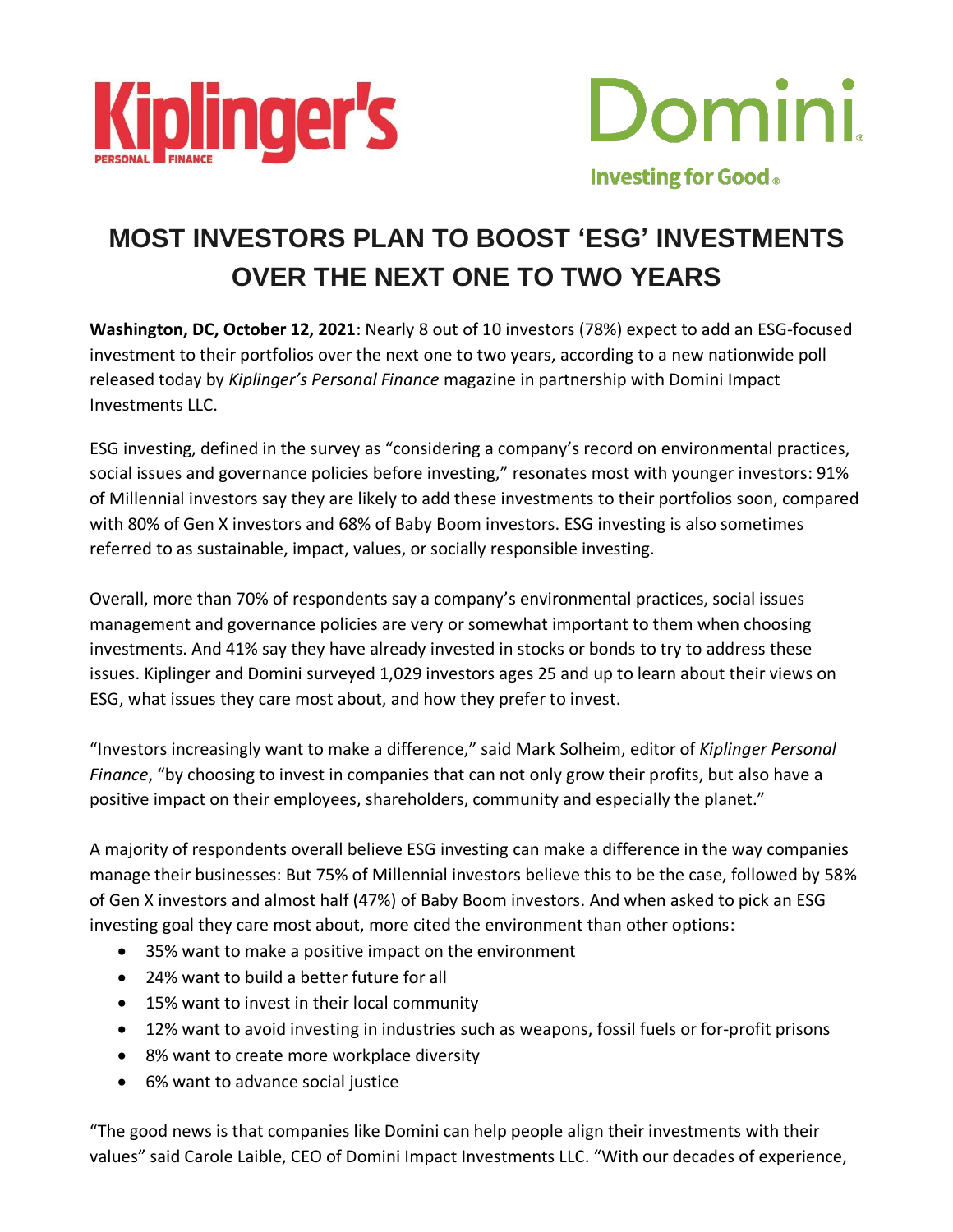we apply our environmental and social standards on behalf of the thousands of investors coming together in our stock and bond mutual funds to promote ecological sustainability and universal human dignity."

Encouraging clean energy to mitigate climate change (19%) and avoiding the depletion of natural resources and protecting ecosystems (18%) were the two most important environment-related outcomes for the ESG investor. Notably, Baby Boomers were significantly more likely than Millennials or Gen Xers to identify the depletion of natural resources as most important.

## **How people invest**

When it comes to ESG-focused investing, most respondents say mutual funds are the way to go. Nearly half of respondents overall (49%) would choose them over other types of investments. An even larger percentage of baby boomers (58%) say this is their preferred strategy.

What's more, three-fourths say they would like to invest in an ESG fund through their workplace retirement plan. And more than half (53%) say that having this option would have a positive impact when evaluating a benefits package offer. This was highest for Millennials, 72% of whom would consider it a plus.

While respondents indicated overall enthusiasm for ESG investments, they point to a few factors that could keep them from making a bigger investment in ESG stocks, bonds or funds. These include concern over performance, but also:

- Not enough information about potential investments
- Possibility of a corporation making a false ESG claim
- Uncertainty about how to get started with ESG investing

"We are encouraged that our mission and exclusive focus over the years has become more crucial to investors and companies alike" remarked Carole Laible. "Our hope is that we can help make 'investing for good' the way that all investing is done."

What's clear is that the staying power, popularity and prevalence of ESG funds is all but a given. When asked their opinion about the future of ESG investing, just 11% of respondents indicated they believe ESG investing is a fad that will fade with time. And nearly two-thirds believe ESG investing will continue to grow in popularity or push more companies to adopt ESG principles.

#### **###**

### **Methodology**

The Kiplinger-Domini national public opinion poll on **ESG Investing** was conducted August 4 to August 10, 2021, with 1,029 respondents. The survey has a margin of error of +/- 3.52%. Respondents were screened for age (25 and older), annual income (at least \$75,000), and non-retirement investments (minimum of \$10,000). A survey quota was implemented around familiarity with the term "ESG investing" to ensure that about half of the respondents were familiar with the term prior to taking the survey. Responses for some questions may not add up to 100 due to rounding or may exceed 100 if respondents could select more than one response.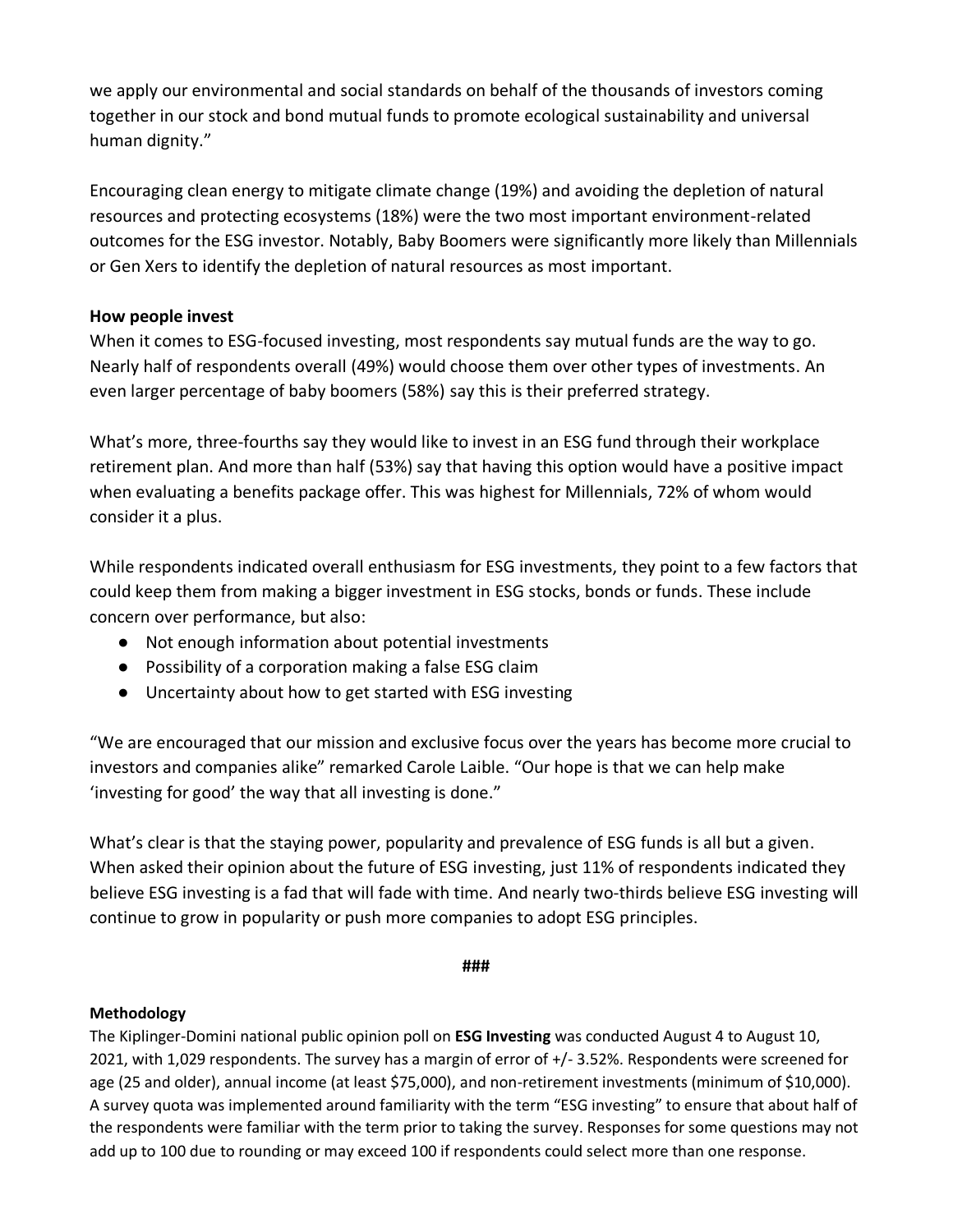#### **About** *Kiplinger's Personal Finance*

For a century, the Kiplinger organization has led the way in personal finance and business forecasting. Founded in 1920 by W.M. Kiplinger, the company developed one of the nation's first successful newsletters in modern times. *The Kiplinger Letter,* launched in 1923, remains the longest continuously published newsletter in the United States. In 1947, Kiplinger created the nation's first personal finance magazine. Today, The Kiplinger Washington Editors, Inc., is a wholly-owned subsidiary of Future PLC.

Located in the heart of our nation's capital, the Kiplinger editors remain dedicated to delivering sound, unbiased advice for your family and your business in clear, concise language. Become a fan of Kiplinger on [Facebook](https://www.facebook.com/KiplingerPersonalFinance/) or [Kiplinger.com](http://kiplinger.com/) and follow Kiplinger on [Twitter](https://twitter.com/kiplinger) an[d LinkedIn.](https://www.linkedin.com/company/kiplinger-washington-editors/?trk=top_nav_home)

#### **About Domini**

Domini Impact Investments is a women-led SEC registered investment adviser that empowers both individual and institutional investors to make a difference, one investment at a time. By applying social, environmental, and governance standards across all of its investments, Domini harnesses the power of finance to create a better world. With an exclusive focus on impact investing that aims to create positive social and environmental outcomes while seeking competitive financial returns, Domini ensures every dollar is channeled in a way that achieves its goals of universal human dignity and ecological sustainability. The firm's focus on continuous innovation and community engagement creates strength in numbers, allowing Domini to fuel tomorrow's prosperity and make "investing for good" the way all investing is done.

**Learn more at [Domini.com.](http://www.domini.com/)**

#### **Read Domini's [2020 Impact Report.](https://www.domini.com/the-domini-funds-2020-impact-report)**

**Contact:** Alissa Neil [alissa@alissaneilpr.com](mailto:alissa@alissaneilpr.com) (917) 328-4889

**Contact for Domini:** Claire Dorey [cdorey@domini.com](mailto:cdorey@domini.com)

#### *Before investing, consider each Fund's investment objectives, risks, charges and expenses. Contact us for a prospectus containing this and other information. Read it carefully.*

The Domini Impact Equity Fund is subject to certain risks including impact investing, portfolio management, information, market, recent events, and mid- to large-cap companies' risks. The Domini Impact International Equity Fund is subject to certain risks including foreign investing, emerging markets, geographic focus, country, currency, impact investing, and portfolio management risks. The Domini Sustainable Solutions Fund is subject to certain risks including sustainable investing, portfolio management, information, market, recent events, mid- to large-cap companies and small-cap companies' risks. The Domini International Opportunities Fund is subject to certain risks including foreign investing, geographic focus, country, currency, impact investing portfolio management and information risks. Investing internationally involves special risks, such as currency fluctuations, social and economic instability, differing securities regulations and accounting standards, limited public information, possible changes in taxation, and periods of illiquidity. These risks may be heightened in connection with investments in emerging market countries. The Domini Impact Bond Fund is subject to certain risks including impact investing, portfolio management, style, information, market, recent events, interest rate and credit risks.